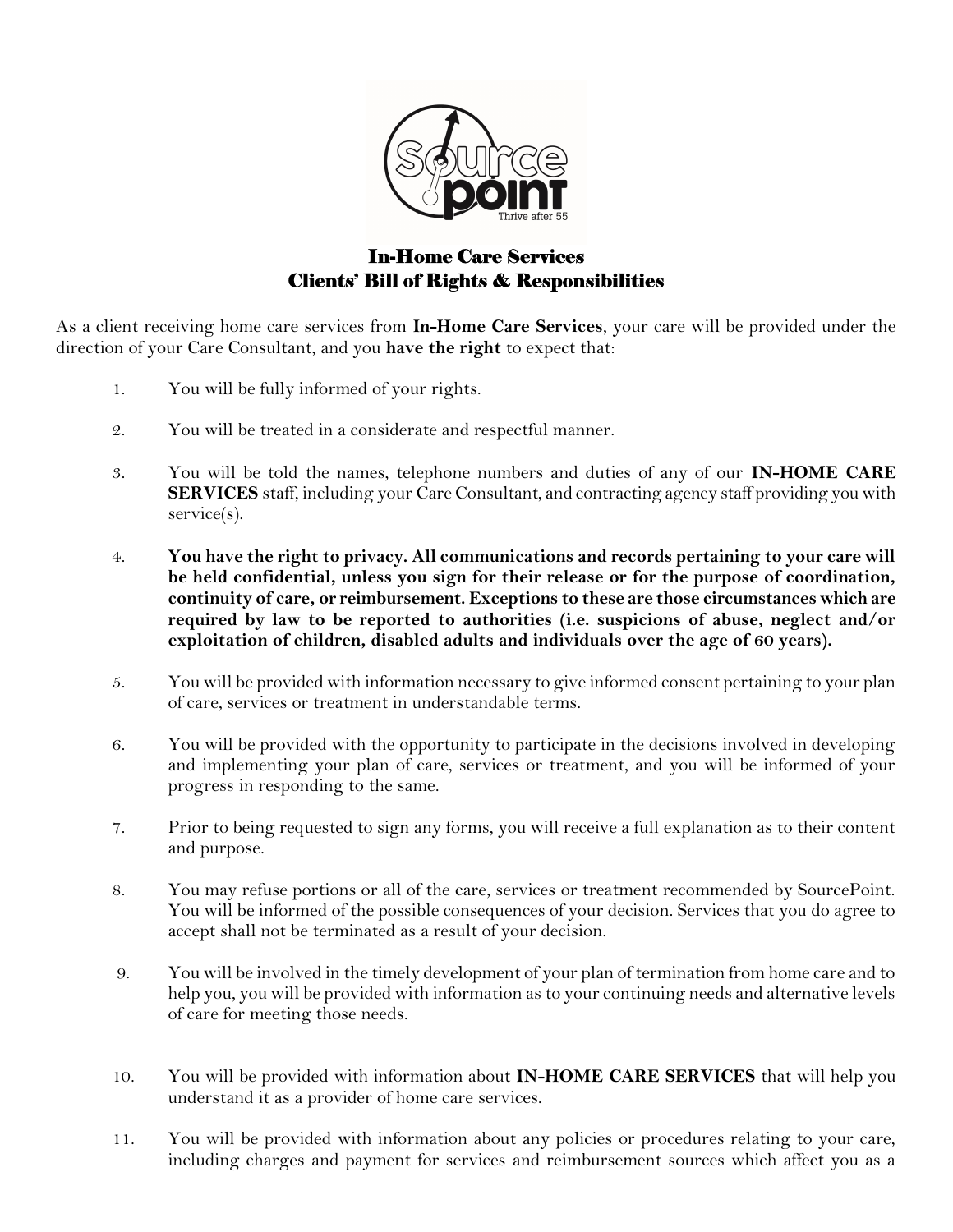recipient of services from **IN-HOME CARE SERVICES.** 

- 12. You have the right to be advised of your share of the cost of the services, prior to accepting services, as determined by the Financial Assessment and the potential consequences of non payment. You have the right to sign a Financial Waiver agreeing to pay full cost for your services.
- 13. You may designate a power of attorney, family member or other individual to act on your behalf in participating in your plan of care.
- 14. You will be provided with services without discrimination as to age, race, religion, sex, national origin, sexual orientation, or source of payment.
- 15. Staff of IN-HOME CARE SERVICES or contracting agencies entering your home to provide you with service will show appropriate respect for you, your premises and property.
- 16. You have the right to voice grievances and suggest changes in service or staff without fear of restraint or discrimination. If you have a grievance or wish to file a claim, you are to discuss this first with your care consultant. If the matter is not resolved to your satisfaction, you may contact Kim Clewell, Director of Operations at (740) 203-2353.
- 17. As a recipient of community-based care, you have access to the Long Term Care Ombudsman Program if you experience problems with the services you receive. If you do not receive an acceptable resolution you can contact the Ombudsman Program, operated by Catholic Social Services, at 614-221-5891 or 1-800-536-5891. You may also contact the Ohio Department of Aging Long-term Care Ombudsman/Elder Rights Hotline at 1-800-282-1206.
- 18. As a service recipient, you are able to make donations to SourcePoint if you would like. Services available to you will not be impacted whether you choose, or do not choose, to make a voluntary contribution to the agency. A donation envelope may be provided to you, should you wish to make a donation.

As a client receiving services from IN-HOME CARE SERVICES, you are responsible for:

- 1. Allowing your Care Consultant to complete required home visits to assess your ongoing needs and eligibility for services and to update annual paperwork, including, but not limited to the Financial Assessment Form. Allowing Service Providers to complete required supervisory visits.
- 2. Informing your Care Consultant and provider agency when you will be away from your home on dates of scheduled services. You should inform them, for example, if you go away to visit relatives or friends, you go to the hospital, or will not be at home at the time of scheduled services. Failure to do so may result in a full or partial charge for that service, or discontinued service in the case of Home Delivered Meals (Meals-On-Wheels).

In the event that you will not be able to receive your services on a given day, all cancellations must be called directly to the service providers by 9:00 a.m. one (1) working day prior to the scheduled day of service delivery in order to avoid charges. It is important that you keep the telephone numbers for your service providers close at hand. If the client has excessive absences, defined as three or more, without proper notice to their IN-HOME CARE SERVICES Care Consultant and/or provider, this could be reason for discontinuation of services.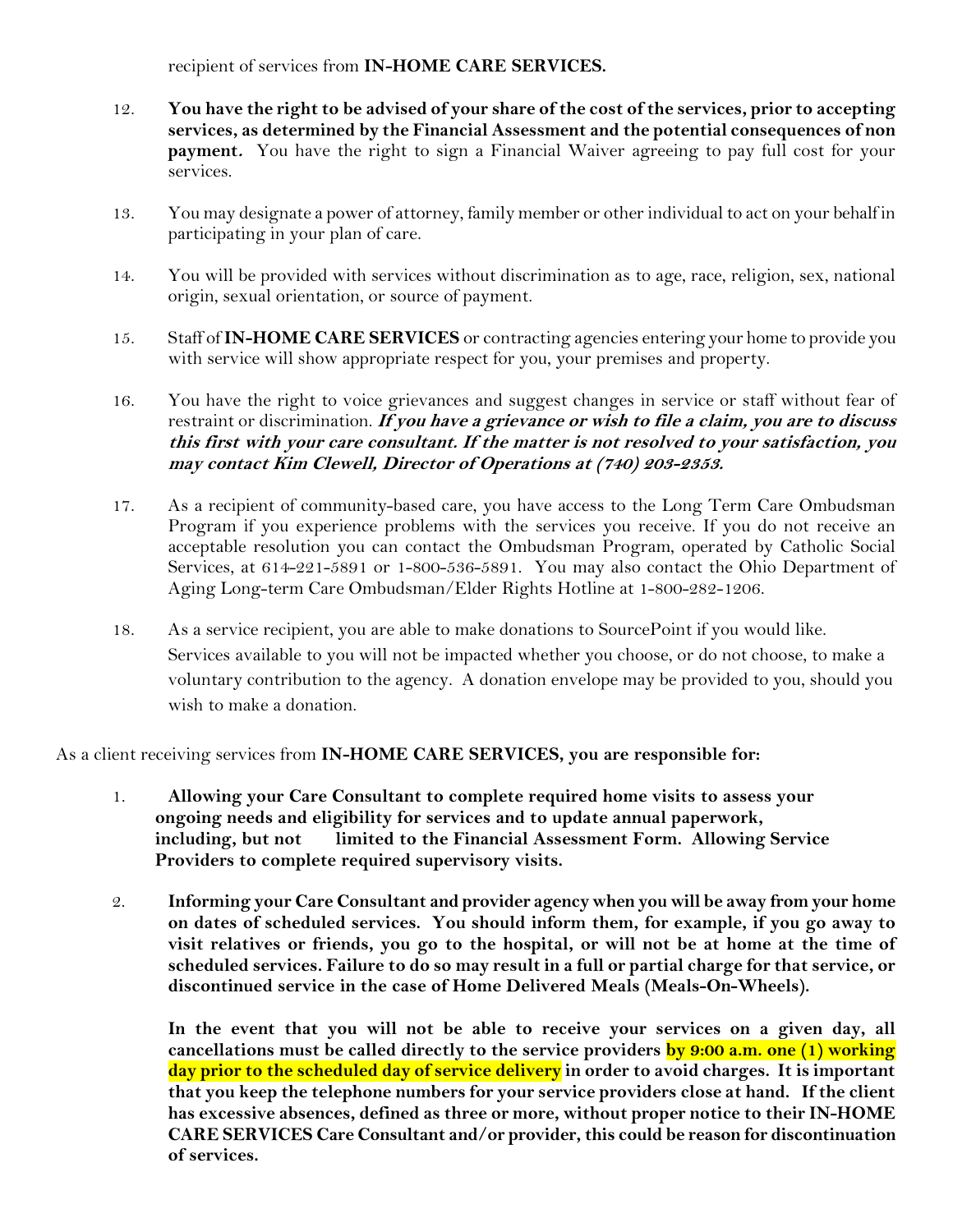- 3. Informing your Care Consultant and providing agencies of any plans to move from your current residence. In the event that you have an "Emergency Response System" unit, you are required to contact your Care Consultant and the providing agency to make arrangements to pick up the unit before you leave the area.
- 4. Contacting your service provider and/or Care Consultant regarding service concerns or questions. Notify your Care Consultant by calling (740) 363-6677 during business hours (8:00 a.m.  $-\frac{4:30}{ }$ p.m.).
- 5. Signing a statement assuming full responsibility for any consequences resulting from your decision, should you choose to refuse care, services or treatment.
- 6. Refraining from offering gifts, tips, donations or bribes to the workers who provide home care services to you.
- 7. Reporting the following behaviors displayed by any worker providing home care services to the provider agency and/or your IN-HOME CARE SERVICES Care Consultant:
	- A. They may eat their personal lunch in your home if you consent, but you should report if they consume your food and drink or include the time spent eating on their timesheet as work time.
	- B. If they consume alcoholic beverages in your home or appear to be intoxicated.
	- C. If they smoke in your home.
	- D. If they use your phone to make personal calls or request the use of your automobile, unless authorized through Homemaker Escort Services.
	- E. If they solicit money or goods from you for any purpose or cause.
	- F. If they treat you without respect or in any other manner you feel is inappropriate or offensive.
- 8. Providing verification of income and assets for the financial screen at enrollment as well as annual visits. If the Financial Waiver is signed you will not be asked to provide financial verification.
	- 9. Paying your portion of charges for the services provided to you in a timely manner.
	- 10. Understanding that, in the event that you do not pay for services provided in a timely manner, services may be decreased, suspended, terminated or adjusted, with a possible referral to a collections agency. If you have any questions regarding your bill, you may contact your Care Consultant or call Kimberly Clewell, Director of Operations at SourcePoint (740) 363-6677.
	- 11. Informing your Care Consultant of any changes in your income and/or assets that might affect your co-pay status and providing documentation reflecting those changes.
	- 12. Treating all workers, provider agency and IN-HOME CARE SERVICES staff members with respect. Physical or verbal abuse toward IN-HOME CARE SERVICES staff members or their providers is prohibited. Failure to follow this may result in the termination of your services.